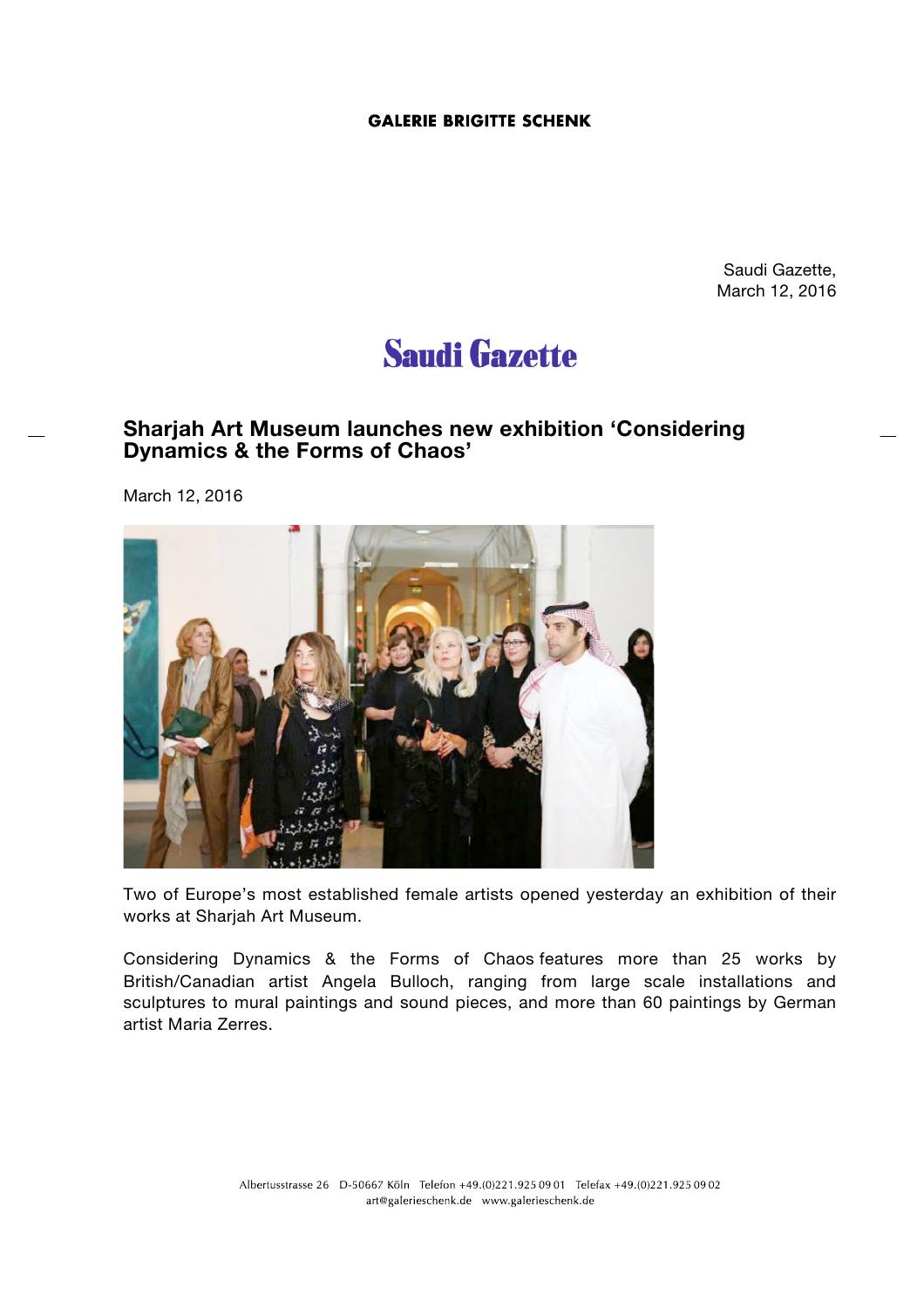### **GALERIE BRIGITTE SCHENK**



The exhibition was officially inaugurated by Sheikh Sultan bin Ahmed Al Qasemi, Chairman of Sharjah Media Corporation. The opening was attended by Sheikha Nawar bint Ahmed bin Mohammed Al Qasimi, PR and Communications Officer at Sharjah Art Foundation, Manal Ataya, Director General of Sharjah Museums Department, Aisha Deemas, Director of Executive Affairs at Sharjah Museums Department, the artists Maria Zerres and Angela Bulloch, Curators Amira Gad and Brigitte Schenk, and a number of distinguished guests.

The exhibition stands out as being the first time either Zerres or Bulloch has exhibited in the UAE on such a scale, giving art lovers in the UAE and beyond, the opportunity to appreciate a diverse range of pieces by two internationally acclaimed artists.

Sharjah Art Museum has merged a wide selection of their work into two parallel exhibitions framed under a single theme. The exhibition title refers to each artist's representation of chaos and disorder through different art forms and styles.

Manal Ataya, Director General of SMD said: "Sharjah Art Museum is constantly seeking to Considering Dynamics & the Forms of Chaos refers to each artist's interpretation of the notions of entropy through their respective visual style and artistic mediums. Entropy is commonly understood as a measure of disorder. In contemporary art, since the late 1960s, it has emerged to refer to installations often associated with representations of order, disorder and information, and their uniformity.